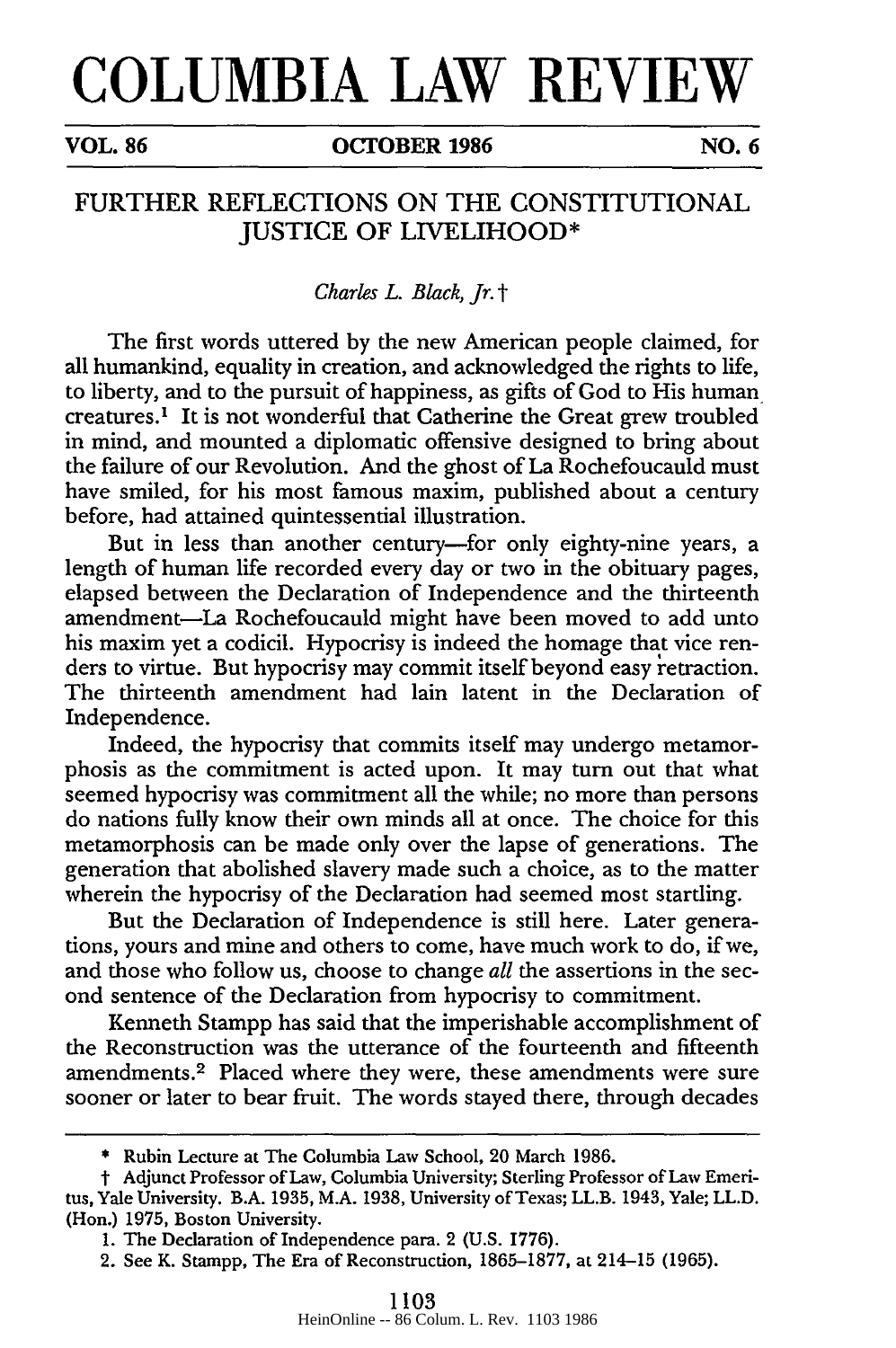wherein the fifteenth amendment was laid open to frustration by mere monkey-tricks, and wherein the segregation regime made snickering nonsense of the fourteenth. Then, at last, the words would not be denied. There is no reason why the remaining unredeemed words of the Declaration, which likewise cannot be expunged, may not come to have a like history. It wasn't very long ago that national commitment to those words was recorded. Here I stand in front of you, full of fight. Yet just three lives, each the length of mine to now, take you back to the summer of 1774, nearly two years before the Declaration was uttered, It is in awareness of this scale of time that I am trying to move any who will listen toward acceptance of the proposition that there is, "and of Right ought to be,"<sup>3</sup> a constitutional justice of livelihood.

Breuer, the early collaborator with Freud in that work on hysteria that led at last to the full development of psychoanalysis, remarked that when any subject is much in the intellectual air, it becomes impossible to separate out lines of influence.<sup>4</sup> Anybody who in these days writes about the justice of livelihood must feel the force of Breuer's saying. I desire to make no claim of originality in my own thoughts on this. Nor can I with knowledge disclaim all originality; maybe I could if I were a wider reader than I am.

I am calling this lecture "Further Reflections on the Constitutional Justice of Livelihood." Since I cannot assume that everybody here this afternoon has been eagerly following my recent writings, I have to sketch what I have been up to.<sup>5</sup>

I have committed myself to drawing from the ninth amendment<sup>6</sup> an irresistibly implied legitimation for our doing something we have in fact been doing for quite a long time-first seeking and then protecting rights not named in the constitutional text. I see the amendment not as in itself *referring* to any particular right or rights, but rather as commanding us to use the methods available within our legal system in an ongoing *search* for "unenumerated" rights, with a view to their taking their place, without denial or disparagement, in a rational and therefore productive system. I have proposed, as one general method for that search (besides the ancient methods of analogy and of inference from structure), the use of a test of gross disproportionality-between private human loss and public gain-as marking the governmental act that is discernibly incompatible with a serious commitment to liberty, such as that expressed in the Declaration of Independence and in the pream-

6. "The enumeration in the Constitution, of certain rights, shall not be construed to deny or disparage others retained by the people." U.S. Const. amend. IX.

**<sup>3.</sup>** The Declaration of Independence para. 32 **(U.S.** 1776).

<sup>4.</sup> SeeJ. Breuer & S. Freud, Studies in Hysteria 133 (A. Brill trans. 1937).

<sup>5.</sup> The work immediately preceding the present lecture is my On Reading and Using the Ninth Amendment, *in* Power and Policy in Quest of Law: Essays in Honor of Eugene Victor Rostow 187 (M. McDougal & W.M. Reisman eds. 1985). For reference to my other relevant work, see id. at 209 n.\*.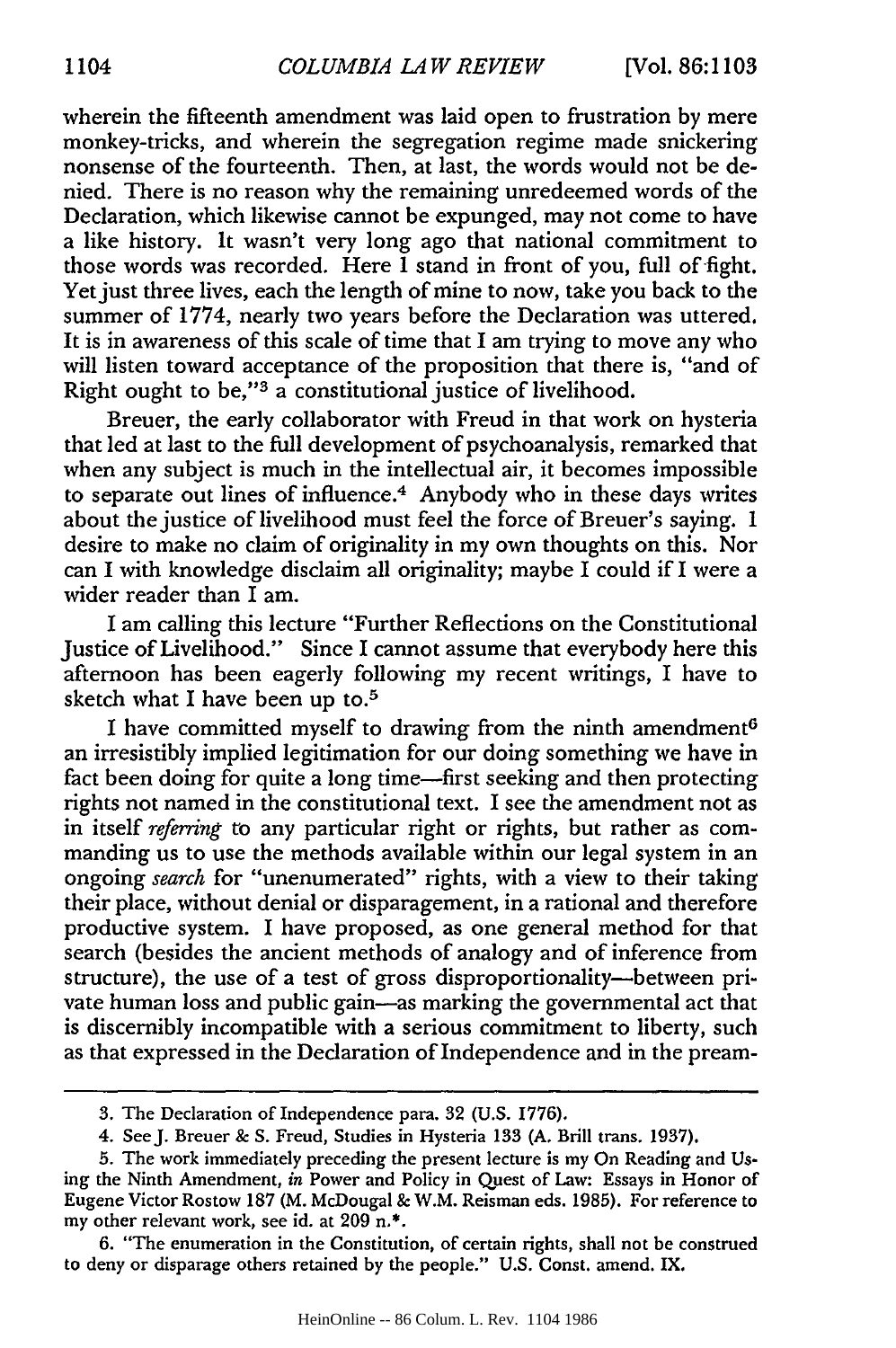ble to the Constitution. With that general method I shall not deal in this lecture. At this time I want to elaborate on a special derivationthe derivation of a constitutional right to a decent material basis for life-from the Declaration, from the preamble, and from certain parts of the Constitution proper.

If any human rights at all are shielded against denial or disparagement by the command of the ninth amendment, then there could be no third place as good to begin a search for their ground as in the Declaration or in the preamble. Let me say, however-and so perhaps spare a few or many of you some anxiety-that if you just can't bring your mind around to the ninth amendment, if the two-century prescriptive silence about the ninth amendment irreversibly taboos it in your estimation, then one can also say, with equal truth, that the Declaration and the preamble are the most clearly indicated places for starting a search for those "fundamental values" whose identification has seemingly turned out to be necessary for explicating that quaint paradox, now at home in the black-letter, "substantive due process," as well as for a start toward assaying the quantities of suspiciousness in "suspect classifications" under the "new" equal protection clause. You can transpose into those keys, if they are to your taste, any derivation of rights from the Declaration or the preamble. I hope you will allow me to stick with the ninth amendment, in whose words unenumerated rights actually are spoken of and somehow dealt with in the Constitution.

We start with the Declaration: "Life, Liberty, and the pursuit of Happiness."<sup>7</sup> Well, many people do die, quickly sometimes, sometimes more slowly, of poverty; poverty may be the leading cause of death. Liberty is very often made into a mocking simulacrum by poverty. But I would lay strongest stress on the phrase, "the pursuit of happiness." Can we, the inheritors of the Declaration, of the treasure of its words, dare to treat *these* words as semantically blank, as mere burnished orotundity without reference?

This latter effect may be achieved by treating the phrase as a truism. It follows from the very existence of consciousness and will that everybody can pursue happiness, in the sense of electing between alternatives, however unpleasant, as these present themselves. A galleyslave could pursue happiness by continuing to row, thus avoiding a whipping. Or the galley-slave might sometimes make the decision that relief from the tedium and exertion of rowing was worth a little whipping now and again-with the consequence that the pursuit of happiness would for the nonce take a different tack.

But the trouble with this line of thought-aside from its general absurdity as an interpretation of such a document as the Declarationis that it would have been specifically absurd, an implicit contradiction, to use the word "right" in regard to this truism. As a right, and not as a

**<sup>7.</sup>** The Declaration of Independence para. 2 **(U.S. 1776).**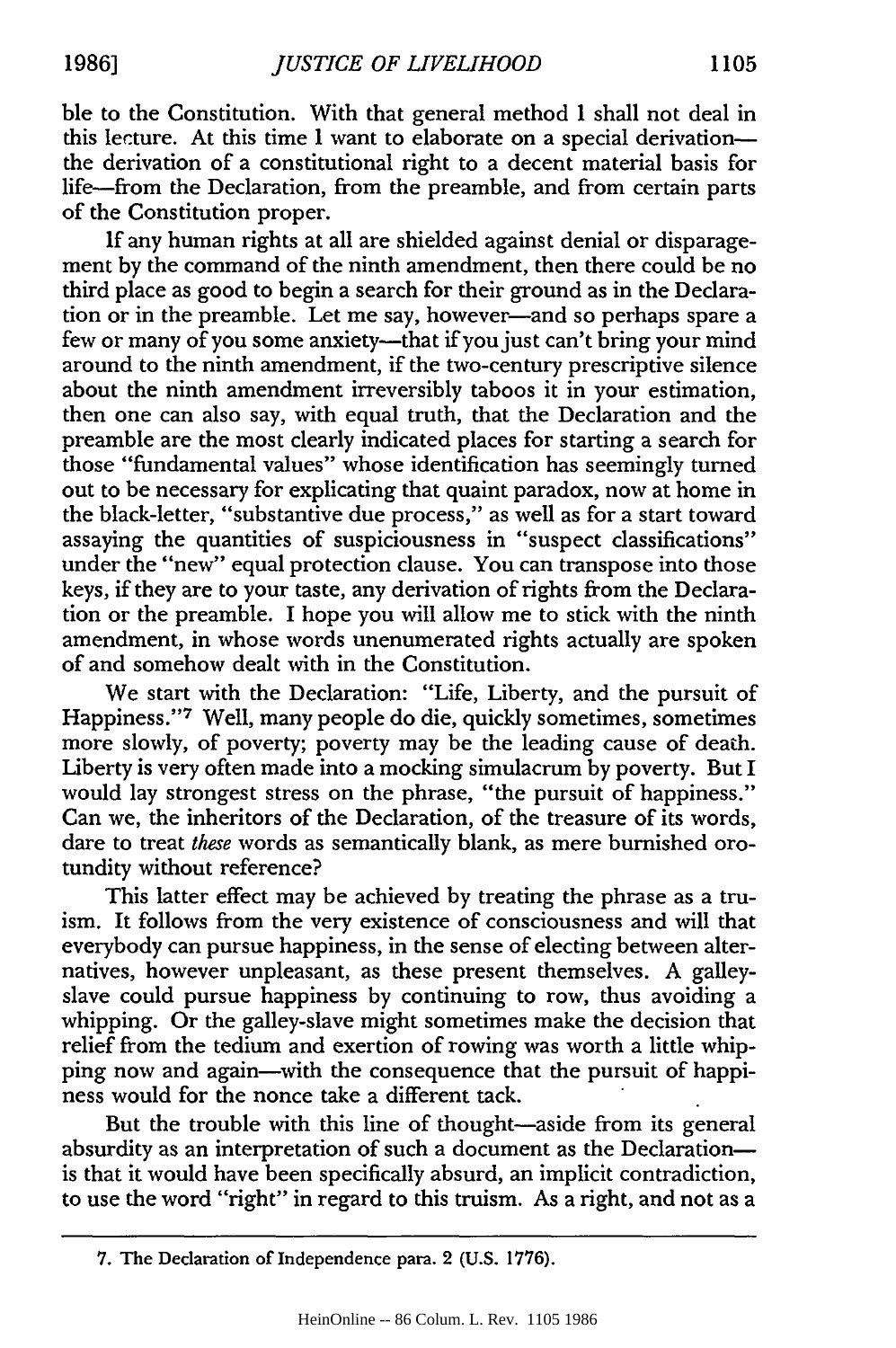truism, the right to the pursuit of happiness is the right to be in a situation where that pursuit has some reasonable and continually refreshed chance of attaining its goal-or of moving toward its goal, as one may move eastward, though "east" itself will never be attained.

The possession of a decent material basis for life is an indispensable condition, to almost all people and at almost all times, to this "pursuit." The lack of this basis—the thing we call "poverty"—is overwhelmingly, in the whole human world, the commonest, the grimmest, the stubbornest obstacle we know to the pursuit of happiness. I have suggested that poverty may be the leading cause of death; it is pretty certain that it is the leading cause, at least amongst material causes, of despair in life. Of course some few people, through extraordinary talent or rabbit's-foot luck (and the possession of talent is itself a kind of luck), do clamber over the obstacle. But the right to the pursuit of happiness is going to be, for all but a small minority of those in poverty, the palest grinning ghost of a right.

Now to the preamble, and to an echoing of the preamble in article I, section 8. I am going to deal with this quite schematically here, because the arrangement of topics further on will suggest a return to this theme.

The preamble declares that a purpose of the Constitution is to "promote the general Welfare."<sup>8</sup> Then, in a phrasal echo that can hardly be accidental, means are furnished for serving this very purpose, in the article I, section 8 empowerment of Congress to tax and spend "for the . . . general Welfare."<sup>9</sup> Do not these twinned phrases pick up and carry forward the very themes of the pursuit of happiness, and of the duty of government to aim at maximizing happiness, that are found in the Declaration? And does not the possession of the power to seek and to support the general welfare generate a resulting *duty* to do these very things-even without the Declaration, strongly corroboratory though that document be?

Now of course there will always be incertitudes about the boundaries of the concept, "general welfare." But our American generation is in the happy position of not having to worry about these peripheral and penumbral problems. It is a clarifying metaphor, pointing to ugly truth, to say that our country contains two countries-a country wherein everybody has plenty of good food to eat, and a country wherein nutrition is a bad problem and getting worse. In one country, infant mortality, the death of babies, is going down; in the other country it is going up. A house thus divided against itself is not a penumbral case on the general-welfare question. It is a classic case-I ought better say *the* classic case-of welfare diffused not *generally* but instead *par-*

<sup>8.</sup> U.S. Const. preamble.

<sup>9.</sup> U.S. Const. art. I, § 8, cl. 1.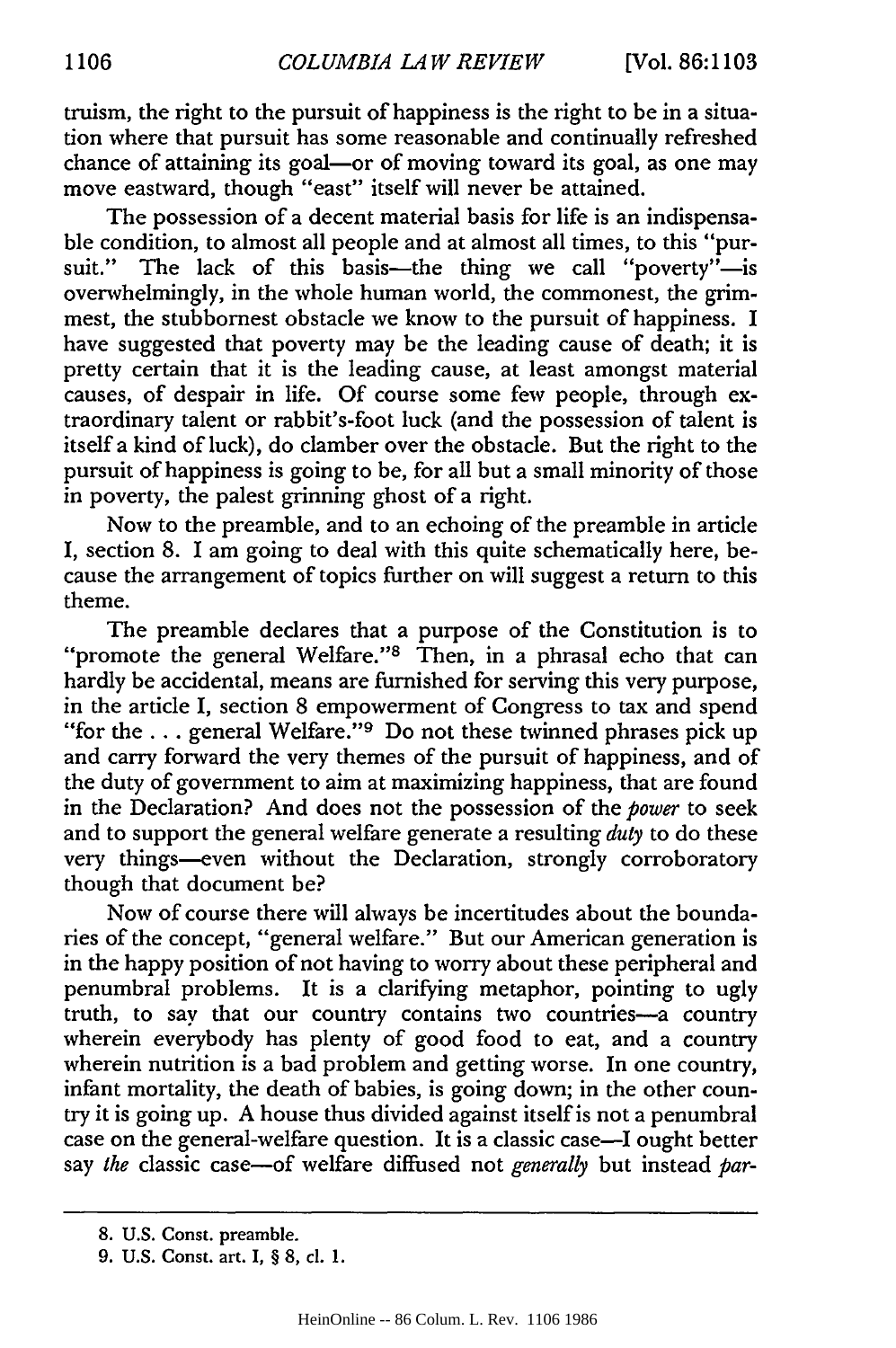*tially-with,* as we all know, scandalously strong streaks of racism and sexism in that partiality.

Ideas like these cannot be accepted or rejected on the spot; they have to be around, to be revisited in different moods, to be talked over and over. I think one of the most important jobs just now is to deal with certain objections that impede the mind's motion to such plenary consideration. I have been writing and speaking on this matter long enough to have some sense of these objections. I have found it natural to organize today's "further reflections" as replies to a number of them, as I have heard and sensed them, to wit:

1. The Declaration and the preamble are not ordinarily treated as sources of law.

2. The right to a decent livelihood is not named in the Constitution.

3. The constitutional law of human rights is traditionally conceived as being a set of prohibitions only, rather than as containing as well a set of claims to affirmative duties.

4. There is no way to "draw the line" as to the components of a decent material basis for life.

5. Courts, commonly considered the protectors of constitutional rights, cannot form or enforce adequate programs to wipe out poverty.

It will be handy to treat the first and second of these points separately. Then I have found it best to group the last three objections together, in an answer that will say: "The courts probably cannot do very much herein—certainly not enough—though perhaps we will know more about this later, through trial. But Congress too is bound by the Constitution; that instrument imposes many affirmative duties on Congress. Of course no exhaustive and detailed blueprint of constitutionally required action can be laid out, now or ever, but this fact is not to be taken to make impossible the discernment of legal duty, including constitutional duty."

Now, to go back, it is true that the Declaration of Independence and the preamble to the Constitution have not ordinarily been thought to be of avail in the forming of lawyers' law. But to approve of this is to embrace a technical incompetence that would be shocking in a lawyer who had to deal with the interpretation of a will or a contract. It is an especially inane canon in a system of constitutional law that has been groaning and travailing for generations after the discovery and authentication of its "fundamental values"-a quest, I remind you, joined in by some of the most conservative and restrained Justices of our century.10 The Declaration and the preamble are not the only places wherein such fundamental values can be located. But there can be no

<sup>10.</sup> See, e.g., Poe v. Ullman, 367 U.S. 497, 541-45 (1961) (Harlan, J., dissenting); Wolf v. Colorado, 338 U.S. 25, 26-28 (1949) (Frankfurter, J.); Pierce v. Society of Sisters, 268 U.S. 510, 534-35 (1925) (McReynolds, J.).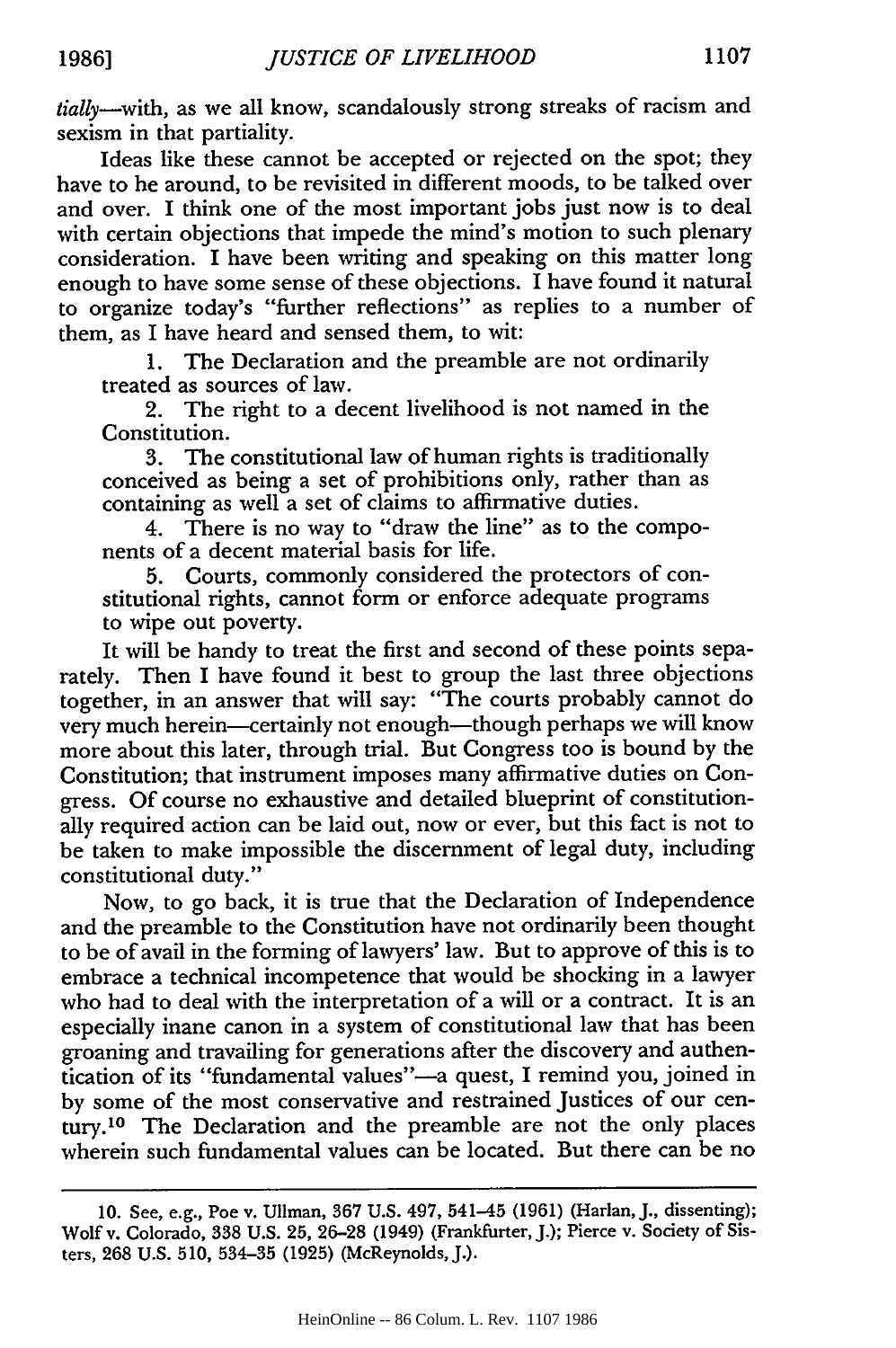sense at all in our failing to seek in those documents whatever help they can give in this quest—taking them seriously, getting from them all we can. We will find no higher charter of legitimation for our fundamental values or rights than the organic act that made us a separate nation, and the explicit statement of the purposes of our Constitution.

To proceed to the second objection: the right to a decent livelihood, the right to be rescued from poverty, is not named in the Constitution. It is perhaps not needful, in just this professional atmosphere, to say that this fact is not even close to dispositive of the question whether such a right can validly be derived in the American system. But a lot of people do gain a lot of ground, in other atmospheres, out of the astonishing myth, defiant of all readable reality, that American constitutional law has been and is formed entirely by tracing out the references of words and phrases in the text. The proposition that this is not so is the *pons asinorum* of our subject, a bridge that I am sorry to say some people never have been able to cross and to put quite behind them. But our constitutional regimes of governmental empowerment, of federal relations, of interbranch structure, and of human rights, are all saturated with norms-accepted norms-that cannot with a real straight face be said to be mandated **by** their naming in the text. I will, however, confine myself to the individual rights field, and choose two of the commonest and most luxuriantly developed illustrations-the use of the so-called "dormant" commerce clause as a source of individual immunity from some restrictions, imposed **by** state regulation and taxation, on transactions having other than local ties, and the protection of freedom of speech against action **by** state or local authority.

For well over a century, case after case, exhibiting the assertion **by** private persons of this interstate-commerce immunity, has been decided **by** the Supreme Court, often in favor of the natural person or corporation claiming the immunity. The regime constituted **by** these cases has been the subject of ample panegyric; indeed, it has been more than hinted that the putting in place of this shield was the chief purpose of the adoption of the Constitution.<sup>11</sup> Is this a "named" right?

Well, it might just barely, just possibly, do to say that the commerce clause, in giving Congress the power to regulate commerce among the several states, implied that the states might not at all regulate the thing that Congress was given power to regulate. That's an unnecessary and most impractical use of the always optional *expressio unius* schema, and even so not quite a direct naming of the immunity. But maybe it's close. We needn't worry about how close, because that is not what the force of the dormant commerce clause has really been held to be, at any time, **by** any Supreme Court. Instead, formulation has succeeded metaphysical formulation, line after tormented line has been drawn, to mark out the areas of permissible and impermissible

**<sup>11.</sup>** See Hood & Sons v. Du Mond, 336 **U.S. 525, 533-34** (1949).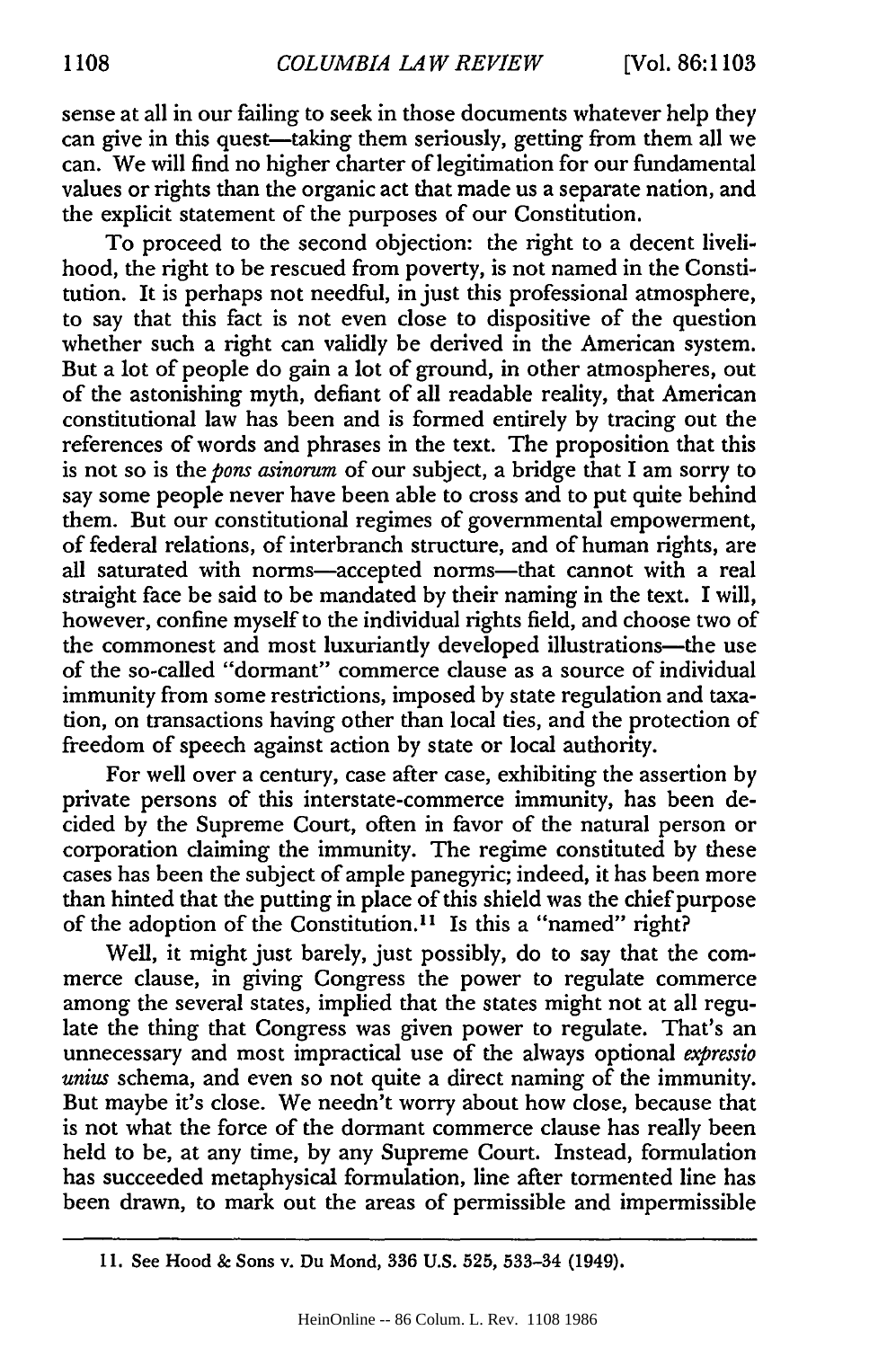state interference with interstate commerce-as to migration,<sup>12</sup> as to mudguards,<sup>13</sup> as to milk,<sup>14</sup> as to minnows.<sup>15</sup> Take any one of these formulas—the one in the *Cooley*<sup>16</sup> case or any in later cases—and see whether you can say that it is something the Constitution actually "names" in the commerce clause. Now maybe some people can; the human mind is all-powerful—at least as to perversity. But they will thereby have undermined the very concept of naming rights, robbing it of all intelligibility. Most people, I think, on putting any of these structural and functional formulations alongside a text that says nothing about any restriction on the states, will have to say forthrightly that the set of immunities referred to in these formulations is not named or in any way expressly commanded in the Constitution.

The guaranty of free speech is sometimes pointed to as the paradigm of the named right. In most of its applications, it is the paradigm of the unnamed right. Most of its applications have been against state and local authority. As against these authorities, the protection of free speech is not named, and has had to be pushed through the generalities of the fourteenth amendment.<sup>17</sup> Since the privileges and immunities generality has even yet not become functional,<sup>18</sup> the gate that has had to be passed, or, perhaps better, climbed over at dark of moon, is the phrase "without due process of law." The celebrated *Gitlow*<sup>19</sup> case held, to be sure, that liberty of speech was one of the liberties of which you couldn't be deprived without due process of law;<sup>20</sup> how could anybody have thought otherwise? But the rest of the road was toilsome for Gitlow; the Court held that his liberty had *not* been impermissibly taken away-that he was not being deprived of it without due process of law-when he was put in prison for publishing a pamphlet about revolution, with neither statutory requirement of nor showing of danger, or of any effect at all. The tone of the *Gitlow* opinion is set by the sentence: "Every presumption is to be indulged in favor of the validity of the statute."<sup>21</sup> In hindsight we know that much flowed from-mostly

- 13. See Bibb v. Navajo Freight Lines, 359 U.S. 520 (1959).
- 14. See Dean Milk Co. v. Madison, 340 U.S. 349 (1951).
- 15. See Hughes v. Oklahoma, 441 U.S. 322 (1979).

17. See Gitlow v. New York, 268 U.S. 652 (1925); De Jonge v. Oregon, 299 U.S. 353 (1937).

18. See Madden v. Kentucky, 309 U.S. 83 (1940) (overruling Colgate v. Harvey, 296 U.S. 404 (1935), which had invalidated a state law on the basis of the fourteenth amendment privileges and immunities clause).

19. Gitlow v. New York, 268 U.S. 652 (1925).

20. Id. at 666.

<sup>12.</sup> See Edwards v. California, 314 U.S. 160 (1941).

<sup>16.</sup> Cooley v. Board of Wardens, 53 U.S. (12 How.) 299, 319-20 (1851) (commerce power of Congress exclusive where the "subjects of this power are in their nature national"; commerce power not exclusive where "the nature of the subject when examined, is such as to leave no doubt of the superior fitness and propriety, not to say the absolute necessity, of different systems of regulation").

<sup>21.</sup> Id. at 668 (citation omitted).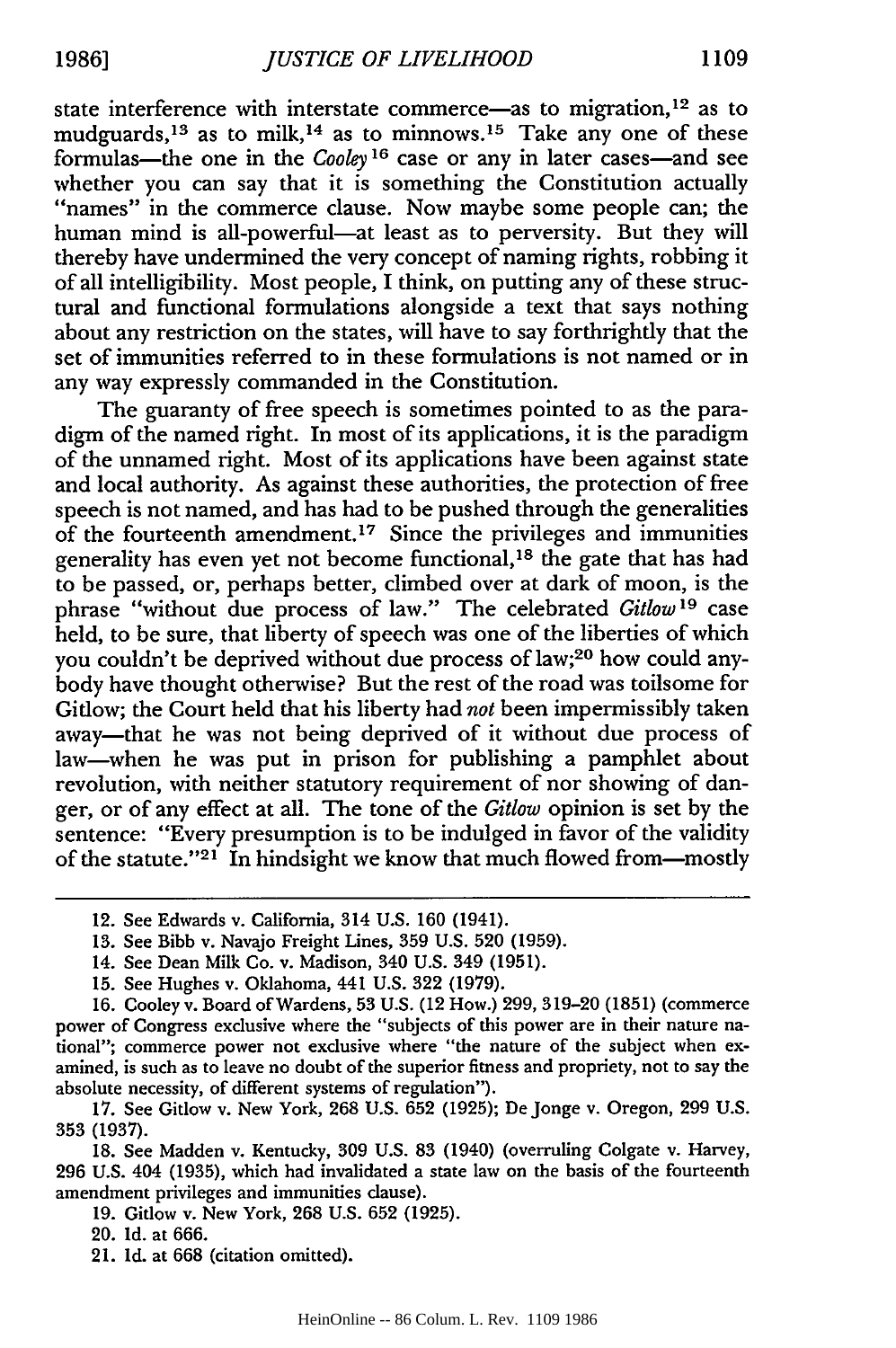away *from-Gitlow.* But the case as it stood in 1925 was not much more than one big toe in the door for the turning of the first amendment against the states, and it was quite unclear whether the door or the toe would win.

By about 1937, as a result of a process never adequately explained in any opinion of the Court or in any dissent, the right to first amendment freedom of speech as against the states-a right nowhere named-is pretty much taken for granted.<sup>22</sup> In that year Justice Cardozo tried to say why. It was because, in his famous words, "neither liberty nor justice would exist" if this right were lacking.<sup>25</sup> "Of that freedom," he goes on, "one may say that it is the matrix, the indispensable condition, of nearly every other form of freedom."24

Now, come on! Is that the way you name a right? By saying in effect that "without due process of law" means "not at all," or "only with very strong reason," when the right is one you think to be "the matrix of nearly every other right"? Or by short-circuiting altogether the phrase "without due process of law"? When that phrase fades out, then of course freedom of speech is a generically named right. But so are all other freedoms or liberties, and order becomes chaos. What makes the due process words fade at some times and not at other times? We have to do here not with namings but with radical glosses written over the text by later scholiasts for reasons extrinsic to the text itself. In the rough-and-ready world of law, the truth is that freedom of speech, as against state and local authority, is a right not named in the Constitution.

(Parenthetically, I would like to look Cardozo straight in his gentle eyes and ask him to consider whether the rights to freedom from gnawing hunger and from preventable sickness may not form "the matrix, the indispensable condition, of nearly every other form" of freedom.)

The freedom of speech, moreover, has generated in its field of force many smaller unnamed rights; these, where they prevail against state and local power, might be called unnamed rights of the second degree. The 1981 case of *Citizens Against Rent Control v. Berkeley*<sup>25</sup> will do as an illustration of an exceedingly profuse development. The city ordinance prohibited anyone's giving more than \$250 in connection with a referendum campaign. Giving money is not speech, except in an extended metaphorical sense. Speech may accompany the giving of money, or it may not. The Court, speaking through the now incumbent Chief Justice, <sup>26</sup> knocked out the ordinance. He said, "The restraint... plainly contravenes both the right of association and the speech guar-

<sup>22.</sup> See, e.g., De Jonge v. Oregon, 299 U.S. 353 (1937); Herndon v. Lowry, 301 U.S. 242 (1937).

<sup>23.</sup> Palko v. Connecticut, 302 U.S. 319, 326 (1937).

<sup>24.</sup> Id. at 327.

<sup>25. 454</sup> U.S. 290 (1981).

<sup>26.</sup> This lecture was delivered during the tenure of Chief Justice Burger.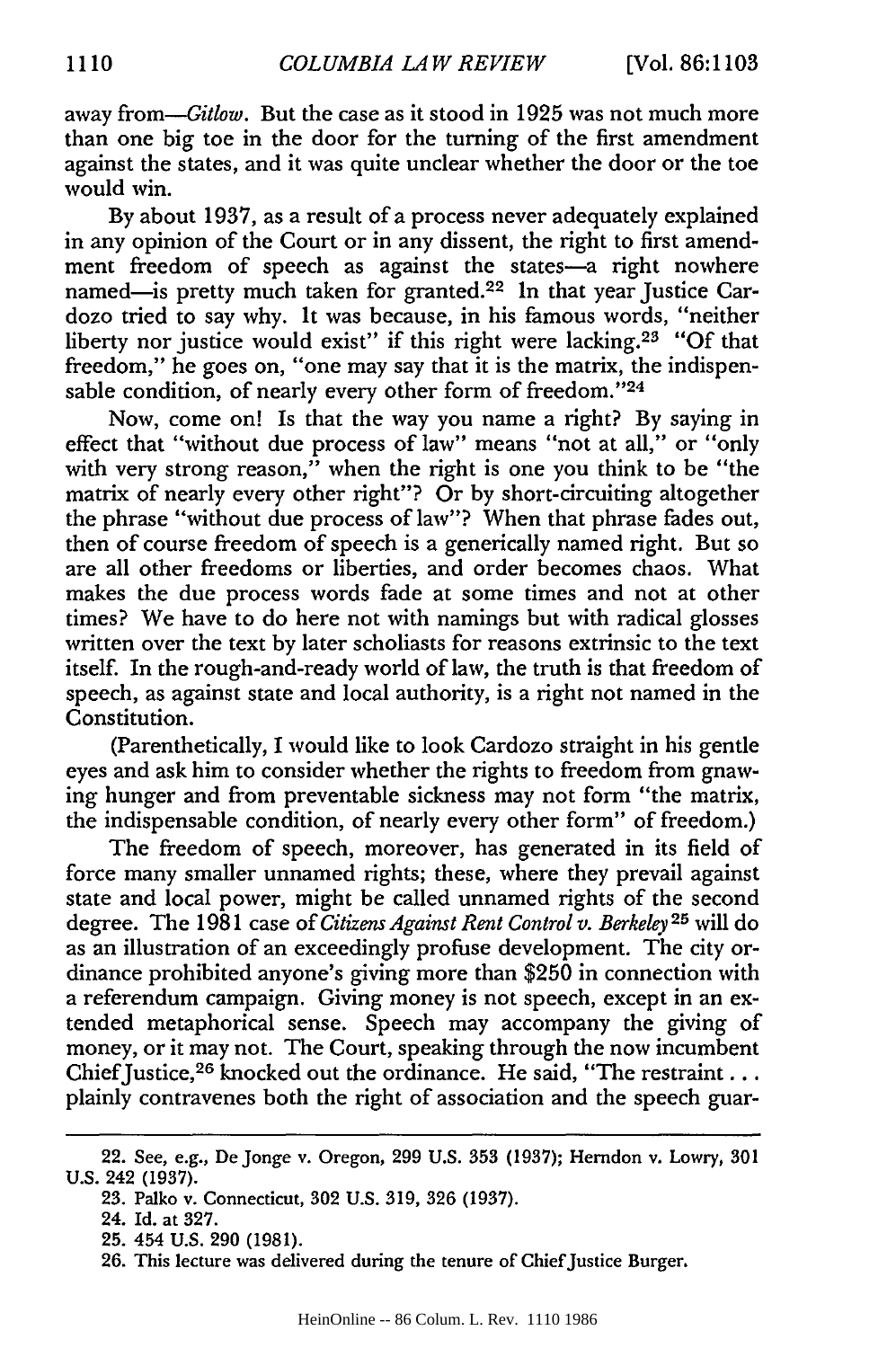antees of the First Amendment."<sup>27</sup> He also stated that "regulation of First Amendment rights is always subject to exacting judicial scrutiny."<sup>28</sup> Think about those utterances, from such a man as we know our Chief Justice to be. The fourteenth amendment is no longer even a formal bridge; now it's just the first amendment *proprio vigore* against the City of Berkeley. The presumption that set the tone of *Gitlow* now runs strongly the other way. And now there's a "right of association" which isn't mentioned in the first amendment, though very free use of functional equivalance or similarity arguments might connect the peaceable assembly and petition clauses to the act of slipping somebody **\$300.** But, *da capo,* these assembly and petition clauses are limits, expressly, only on Congress, a textual fact which would strongly have supported a *Barron v. Mayor of Baltimore29* holding as to the first amendment,<sup>30</sup> quite apart from the more general arguments Marshall adduced in that case.

I have picked these two clusters of well-weathered and copiously litigated unnamed rights because, regardless of the patency of the record, some of us tend to forget the actual derivation of unnamed rights, once they have been around a long time. We get so used to them that even calling them "unnamed" seems captious. They have, as it were, acquired named status *honoris causa,* or by prescription, or perhaps by the fiction of a lost constitutional clause. Then, when yet another unnamed right is added to the large unclosed class of such rights, lots of people-naive, disingenuous, or a little of the worst of both-point aghast to the fact that the Constitution doesn't say anything about the new subject.

I believe there has been no Supreme Court Justice in this century who has not voted to support some right that could on no commonsense basis be said to be named in the Constitution; the great majority have cast such votes in some numbers over a wide range. I should think well over half the cases in any good casebook concern the often successful invocation of unnamed rights, or of other norms without evident textual basis. The fact that the right to a decent livelihood is not named cannot be a valid objection, unless we are prepared to rewrite our constitutional law in all its branches (in the words of the old Texas judge) "*de novo*—from the egg." And it would have to be a sterile egg.

Now I shall treat together the last three of the objections I set out a little way back. I go on to the affirmative constitutional duty of Congress diligently to devise and prudently to apply the means necessary to ensure, humanly speaking, a decent livelihood for all.

We have been brought up on the largely unspoken concept of con-

<sup>27. 454</sup> U.S. at 300.

<sup>28.</sup> Id. at 298.

**<sup>29.</sup>** 32 **U.S. (7** Pet.) 243 (1833).

<sup>30.</sup> **Cf.** id. (immediately concerning the fifth amendment, holding that it did not apply to the states).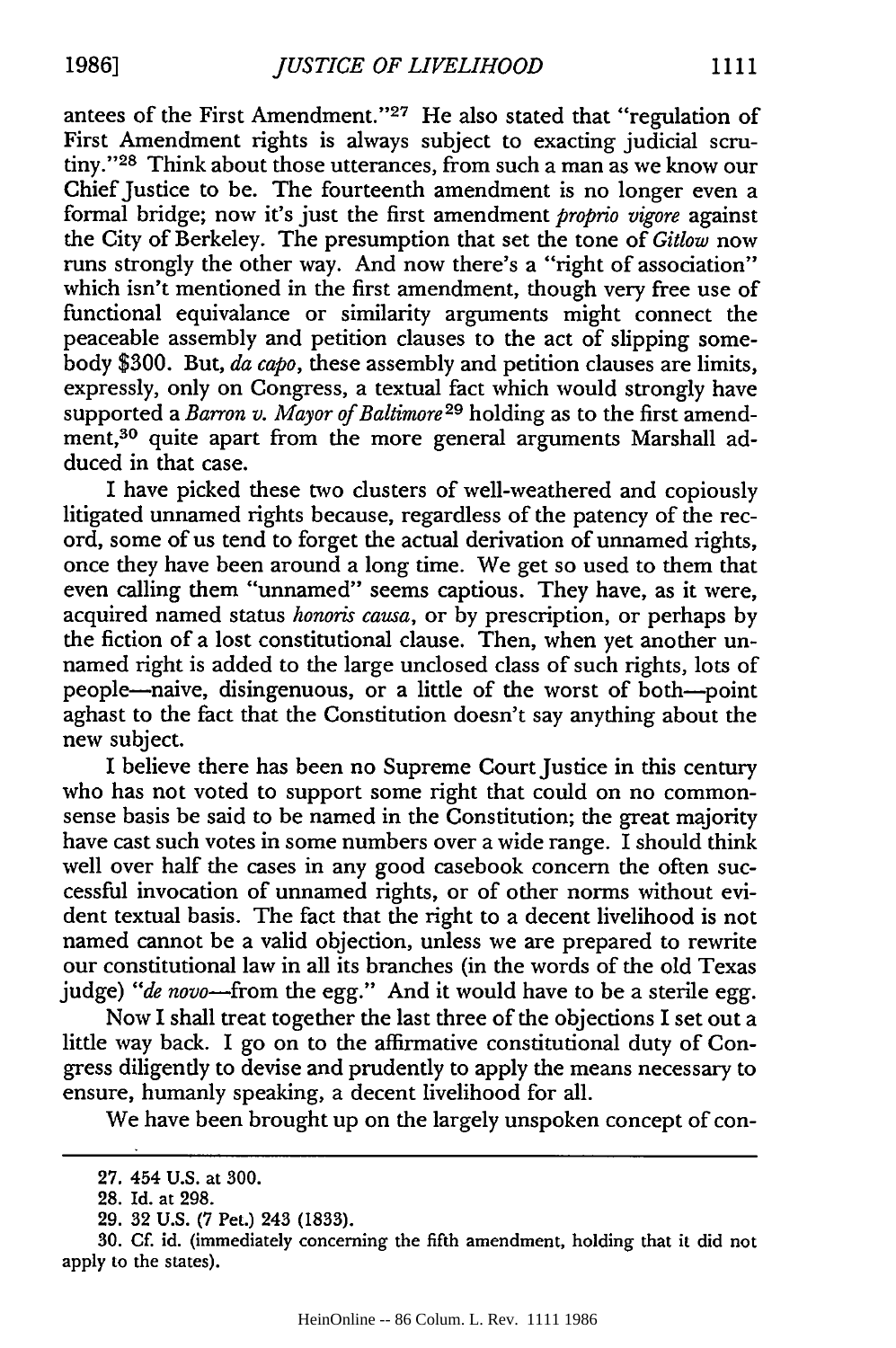stitutional human-rights law as a set of limitations on governmental power. This concept contains in abundance both truth and health. But a serious thirst for human rights, and so for human-rights law, cannot be slaked with no more than a canon of "thou shalt not's." Sins against human rights are not only those of commission, but those of omission as well. Other nations seem to have gotten ahead of us in explicit and detailed recognition of this; herein the papacy has outstripped the United States of America.

But since we are talking about human rights as a part of our own constitutional law, it might be useful to ask whether affirmative duties are exotic in that law. We closely study the empowerments of the national government, the distributions of power within it, and the limitations that lie upon it, devoting little attention to the Constitution as a source of affirmative obligation to act, sometimes on a very grand scale.

If we start at the beginning, we read no further than article I, section 2, before we find that Congress lies under the mandated duty of providing for a decennial census.<sup>31</sup> Failure to make such provision would be plainly unconstitutional. Congress is under an affirmative duty to assemble at least once a year.32 Each House must keep a journal.<sup>33</sup> Congress must provide a compensation for its own members,<sup>34</sup> for the President,<sup>35</sup> and for the article 111 judges.<sup>36</sup>

The President lies under the highly general affirmative duty to "take Care that the Laws be faithfully executed."37 Here is exhibited a characteristic that may be seen to inhere in some degree in all the most important duties mandated **by** the Constitution. The President cannot do everything imaginable to bring it about that the laws be faithfully executed; he is limited **by** his own physical and mental powers, **by** other claims on these, and **by** the amplitude of the means put at his disposal **by** Congress. The duty has to be a duty to act prudently within these limits, without ulterior motive, sensitive to the force of the powerful conscience-stirring word "faithfully." It cannot be any more-or, I should think, any less—than that. But is it not a duty?

Let us take a closer look at some of the mandated congressional duties. The duty to provide for the decennial census must be a duty to commit reasonable resources, in a prudent way, to producing a serviceably accurate count; to produce a wholly accurate count, as of any given moment, is rigorously impossible. Yet who can doubt that a congressman who openly refused to vote for any census, or who would vote only

**37. Id.** art. II, § 3.

**<sup>31.</sup>** U.S. Const. art. I, § 2, **d. 3.**

<sup>32.</sup> Id. art. I, § 4, cl. 2.

**<sup>33.</sup> Id.** art. I, § **5,** c. 3.

<sup>34.</sup> **Id.** art. I, § 6, **d. 1.**

**<sup>35.</sup>** Id. art. II, § 1, **d. 7.**

**<sup>36.</sup> Id.** art. III, § **1.**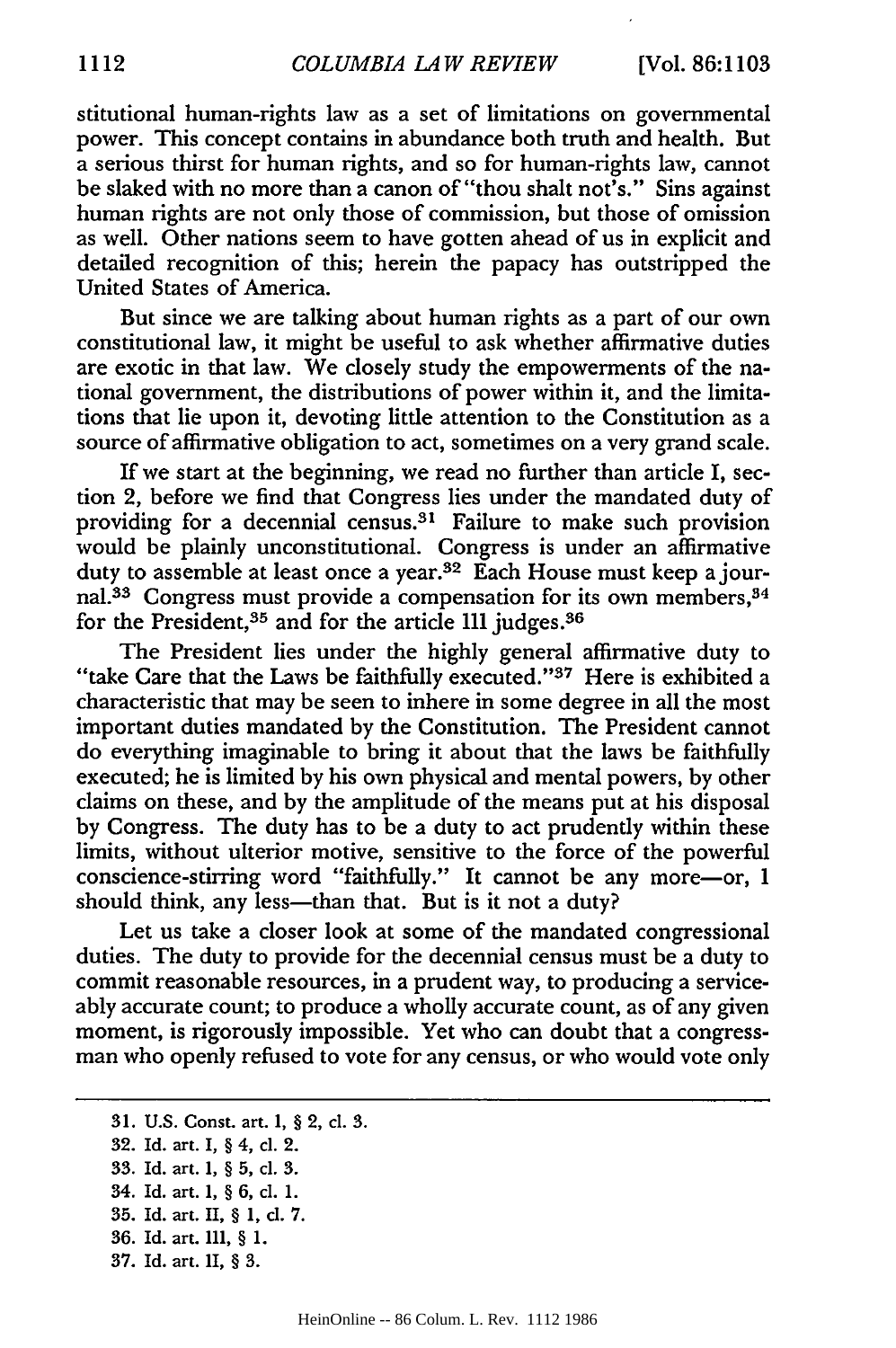for a census-taking procedure which he knew to be grossly flawed, would be in flagitious breach of constitutional duty?

Something like this must be said of Congress' affirmative duty to appropriate money for compensating the President, the judges, and indeed its own members. The words "a compensation" must mean an amount of money that reasonably compensates; otherwise the provision, thrice carefully set out in respect of all the principal officers of the United States, could easily be brought to nothing. Nobody can say, with any show of reason, that there is a duty to compensate the President at one exactly calculable level. Yet a Congress that refused to appropriate a reasonable compensation for the President would be in breach of constitutional duty.

All or most of the constitutional duties expressly set out combine two characteristics. They are, on one hand, real duties. But they can be fulfilled by good-faith action, over a pretty wide and indistinctly bounded range. In these respects they resemble a very great many duties in law outside constitutional law.

I rather guess that my self-chosen task, for the rest of my years as a constitutionalist, is going to be arguing, in all weathers, the case for the proposition that a constitutional justice of livelihood should be recognized, and should be felt by the President and Congress as laying upon them serious constitutional duty. In the early phases of this work, I find I am most often asked the question, "How much?" or "Where will you draw the line?" I think it well to try to suggest, at the beginning, that the establishment of a duty is one thing, while the specification of prudent quantities and means is another-though it must be remembered as well that the decently eligible range of means and measures is one thing when you are under no duty at all to act, and quite another when you are under a serious duty to act effectively.

This characteristic continues to be visible as we consider constitutional duties that arise from structural and relational considerations. Congress is literally commanded, as to the support of the other branches of government, only to provide for compensation for the President and the judges. Yet the Constitution assigns to the President duties and functions that require the spending of money-for people, space, travel, supplies, and so on. Since, under article I, section **9,** clause **7,** Congress alone can provide this money, Congress must lie under a constitutional duty to appropriate such money in reasonable amounts, and even to levy taxes, or to borrow, so that the money will be there to appropriate. The same duty is discernible, *mutatis mutandis,* as to the judiciary. These duties, derived from the Constitution, cannot be given exact arithmetical shape, but are nonetheless constitutional duties.

I go now to a higher level of magnitude. The preamble to the Constitution says that one of the purposes of that instrument is to "provide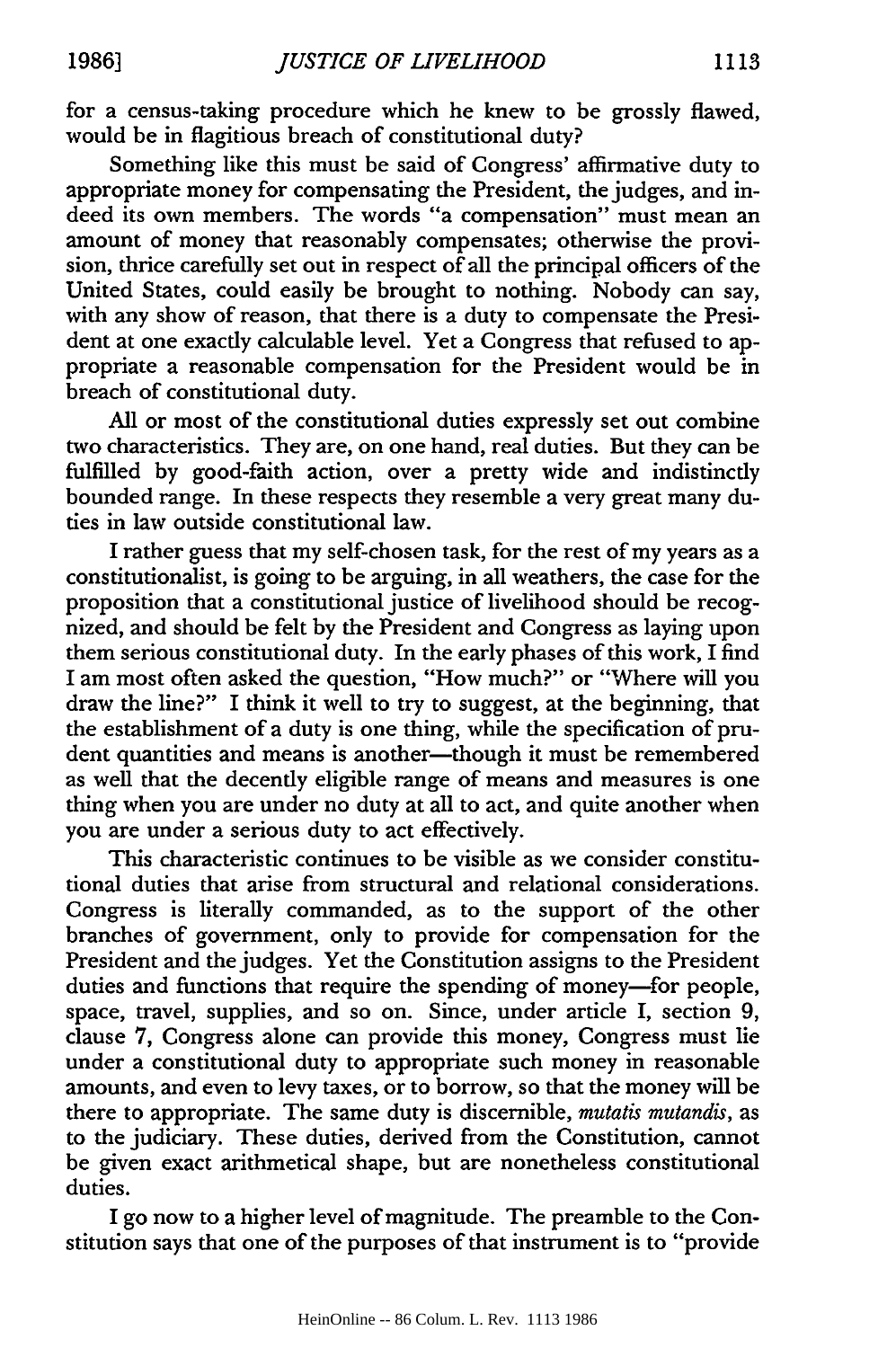for the common defence."<sup>38</sup> Congress is then given the power to lay and collect taxes to "provide for the common Defence"<sup>39</sup> as well as several other powers over military concerns. Now is it doubtful that the power to provide for the common defense generates a resulting *duty* to provide for the common defense—that a Congress that embarked on a course of making knowably insufficient provision for the common defense would be in breach of constitutional duty? The power is a power held in trust—hardly a difficult concept within the legal regime of a Constitution that, even on the judicial side, is looked on as capable of generating cases both in law and in equity.

Even this one huge instance establishes that the systematic frame of constitutional rights and duties can comfortably contain, and quite evidently does contain, a duty not expressly declared as such, but of vast scope and highest essentiality, a duty derived from the grant of a power that is held in trust, a duty, moreover, which can be (because it has to be) fulfilled by prudential choice over a wide range of means but over a range to be located by good faith acknowledgement of the duty as a duty. That is exactly what I want as to the duty of Congress continually to move, by the general diffusion of welfare, to give life to a constitutional justice of livelihood, and so to prepare the way for the "Pursuit of Happiness"-thus taking on, as to all the people, *both* of the tasks allotted to government in the Declaration of Independence: "to *effect* their Safety and Happiness. '40

When we are faced with these difficulties of "how much," it is often helpful to step back and think small, and to ask not, "What is the whole extent of what we are bound to do?" but rather, "What is the clearest thing we ought to do first?" When we descend to that level, one reasonable answer occurs. Somebody's count is that a million and a half people in the State of New York are undernourished;<sup>41</sup> somebody else's count is that  $13\%$  of the American people live in poverty,<sup>42</sup> which pretty much always implies hunger more or less serious. This hunger is disproportionately high among children;<sup>43</sup> about half our black children under six lived in poverty in 1984.<sup>44</sup> Some helpless old people eat dog food when they can get it; it is not recorded that any Cabinet member has yet tried this out on elderly persons in his own extended family.

44. See Panetta, supra note 43.

<sup>38.</sup> U.S. Const. preamble.

<sup>39.</sup> U.S. Const. art. I, § 8, cl. **1.**

<sup>40.</sup> Declaration of Independence para. 2 (U.S. 1776) (emphasis added).

<sup>41.</sup> See Hunger Called More Prevalent in the Summer, N.Y. Times,July 3, 1985, at B4, col. 6.

<sup>42.</sup> See Novak & Lenkowsky, Economic Growth Won't End Poverty, N.Y. Times, July 24, 1985, at A19, col. 1 (prediction of Commerce Secretary Malcolm Baldrige).

<sup>43.</sup> Compare Panetta, Hunger is Growing, But Relief Isn't, N.Y. Times, Sept. 9, 1985, at A19, col. 1 ("nearly one-fourth of all American children under 6 live in poverty") with Novak & Lenkowsky, supra note 42 (estimated overall American poverty rate not higher than 15.2 percent over previous 18 years).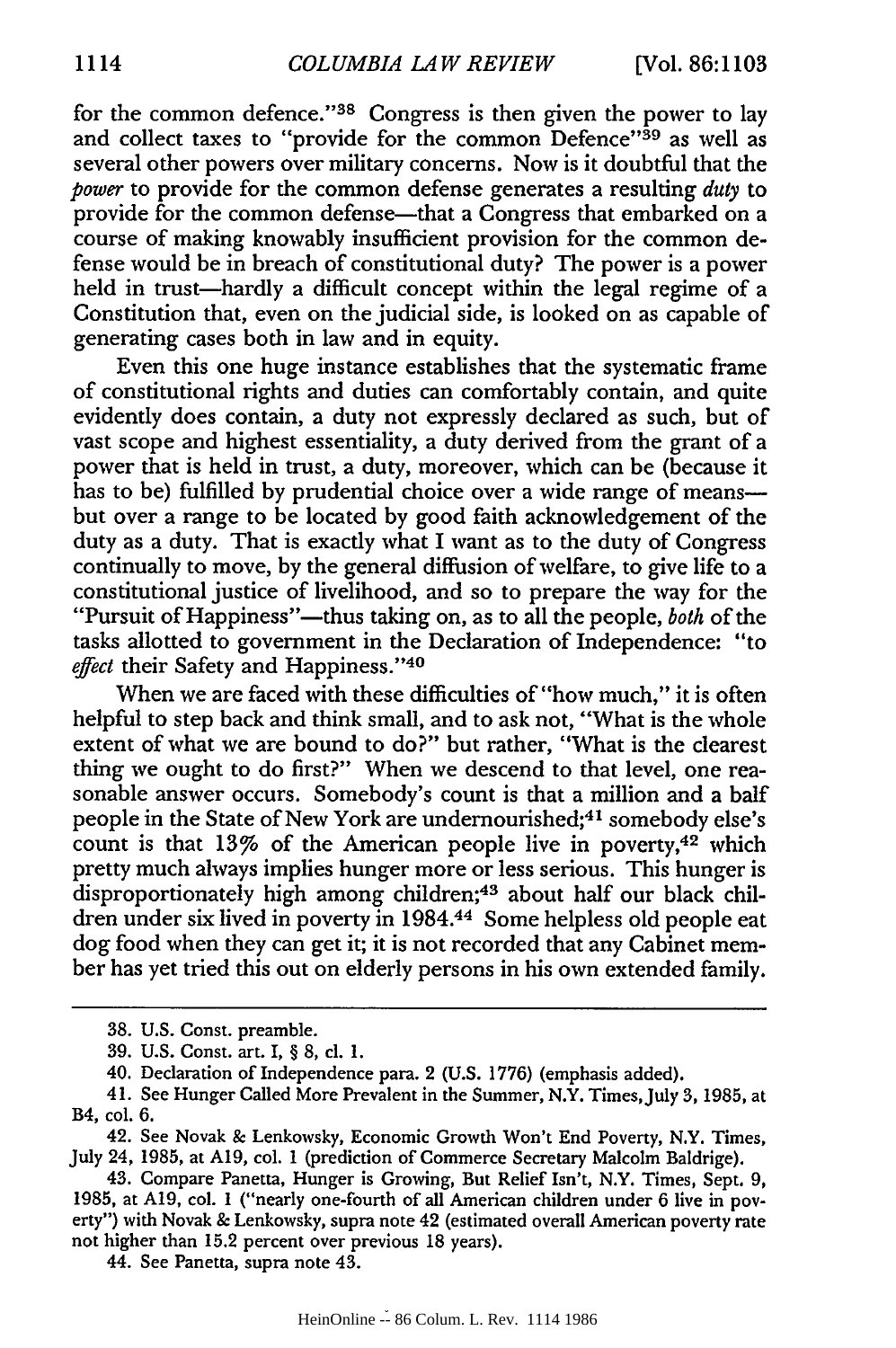Now you can bog down in a discussion about the exact perimeter of "decent livelihood," or you can cease for a moment from that commonly diversionary tactic and note that, wherever the penumbra may be, malnourished people are not enjoying a decent livelihood. In a constitutional universe admitting serious attention to the Declaration of Independence, a malnourished child is not enjoying a *"right* to the pursuit of happiness."

And we are very lucky herein, because we know pretty much what to do. We suffered chronic, endemic malnutrition in America. We got rid of it, humanly speaking, by foodstamps, school lunches, and a few smaller measures. Then we just let it come back, because we wanted our own taxes lowered. The Great Society nutrition programs, widely spoken of as having somehow failed, in fact succeeded brilliantly $45 - a$ thing that often happens when you attack a problem directly and simply, giving hungry people more food the shortest way, instead of feeding them rancid metaphors about boats that rise when the tide rises. All we have to do is to reinstitute adequate funding for these programs. Then we can think about the next thing. We won't have to think very long.

Now I know that I'm talking into the political wind. The country is now infatuated with an idol called "the economy," which most high priests seem to agree is doing real well, though millions of children are not getting enough to eat, and millions of adults who want work cannot find it. But winds change; they always have, and doubtless they always will. A period of no power is a period for the reformation of thought, to the end that when power returns it may be more skillfully, more fittingly, used. The way I want to see thought reformed is by our ceasing to view the elimination of poverty as a sentimental matter, as a matter of compassion, and our starting to look on it as a matter of justice, of constitutional right.

Now I want to make two last general points—inspirational points if you like, because this theme, the constitutional justice of livelihood, inspires my age as I wish it to inspire the youth of the young among you.

I will make the first point by reminding you of the prolificity of application of the free speech guaranty against state and local actions. Remember? The *Berkeley* case? The present Chief Justice<sup>46</sup> (no reckless innovator he) in **1981** wrote for a Court that by that time felt itself, so far as concerned state and local subjection to first amendment norms, to be travelling *super vias antiquas-almost* in an ancient and even comfortable rut.

In 1922, fifty-nine years before the *Berkeley* case, the Chief Justiceto-be was a lad of fifteen springs. In that year the Court decided

<sup>45.</sup> See Levitan & Taggart, The Great Society Did Succeed, 91 Pol. Sci. **Q. 601** (1976-77).

<sup>46.</sup> See supra note 26.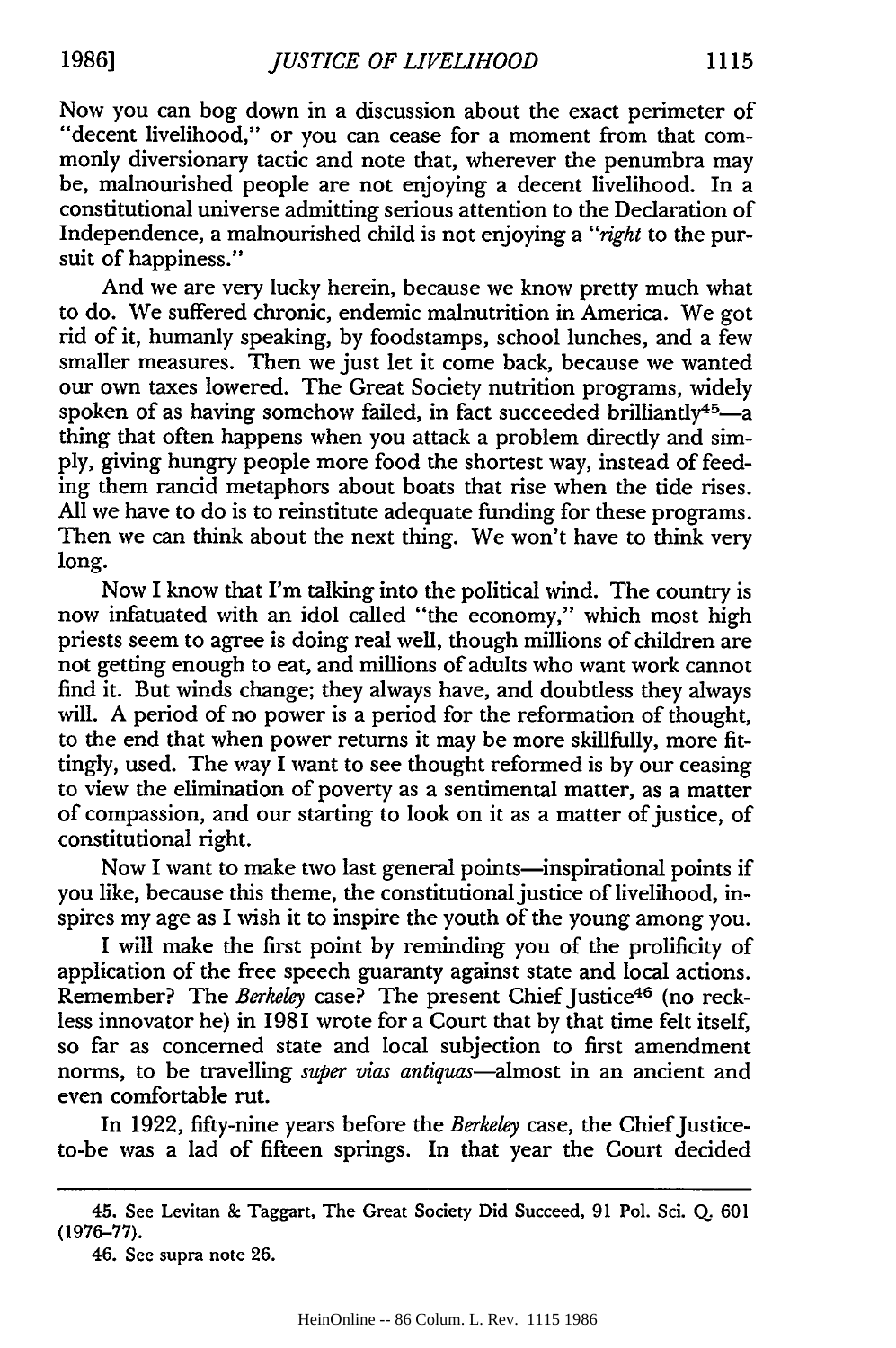*Prudential Insurance Co. of America v. Cheek.47* The insurance company assailed the federal constitutionality of a state statute that required employers to furnish discharged employees with letters stating the grounds for discharge. Argument was multifarious and ranging, but the Court made short work of one contention:

But, as we have stated, neither the Fourteenth Amendment nor any other provision of the Constitution of the United States imposes upon the States any restrictions about "freedom of speech" or the "liberty of silence"; nor, we may add, does it confer any right of privacy upon either persons or corporations. <sup>48</sup>

When those words were uttered in an opinion of the Court, the fourteenth amendment had been around for fifty-four years—"substantive due process" had already strongly come on the scene. By 1937, just fifteen years after *Cheek,* Mr. Justice Cardozo, in the famous *Palko* passage that I have quoted,<sup>49</sup> was explaining, after the fact, why it was that the free speech guaranty of the first amendment had been held binding on the States. The rest of the way to the *Berkeley* case was only a matter of filling in detail.

In 1922, the *Cheek* year, Hugo Black was thirty-six, a seasoned though not yet grizzled general practitioner in Birmingham, just over half the age promised in the Bible. Now what do you think his Alabama friends would have said if someone had read out this brush-off sentence in the *Cheek* case and had added, "Now do I prophesy: It won't be long before the States *are* held subject to the first amendment guaranty, and Hugo here, by twenty years hence, will have played a big part in all that"? I guess such a person would have been judged crazy-about as crazy as somebody who this afternoon insists that this nation is permanently committed, as a matter of constitutional right, to a generous use of its oceanically overabundant resources to keep all its people out of poverty, all the time.

History does not always repeat itself. But history does show what is possible. The movement from the *Cheek* brush-off to the Chief Justice's opinion in the *Berkeley* case shows that a vast revolution in legal doctrine and action, a revolution to astound and bewilder the old people, can take place in a very short time, and that revolutionary doctrine may after not very much more time be looked upon as ancient doctrine by a Chief Justice who was almost fully grown when the revolution started.

As the lifeline of Hugo Black shows, such a total turnabout can comfortably be contained in the span of one professional career in law, with years to spare at both ends, and a good deal of time left over for playing tennis. I stress this because I am talking to young people, who

<sup>47. 259</sup> U.S. 530 (1922).

<sup>48.</sup> Id. at 543.

<sup>49.</sup> See supra note 23 and accompanying text.